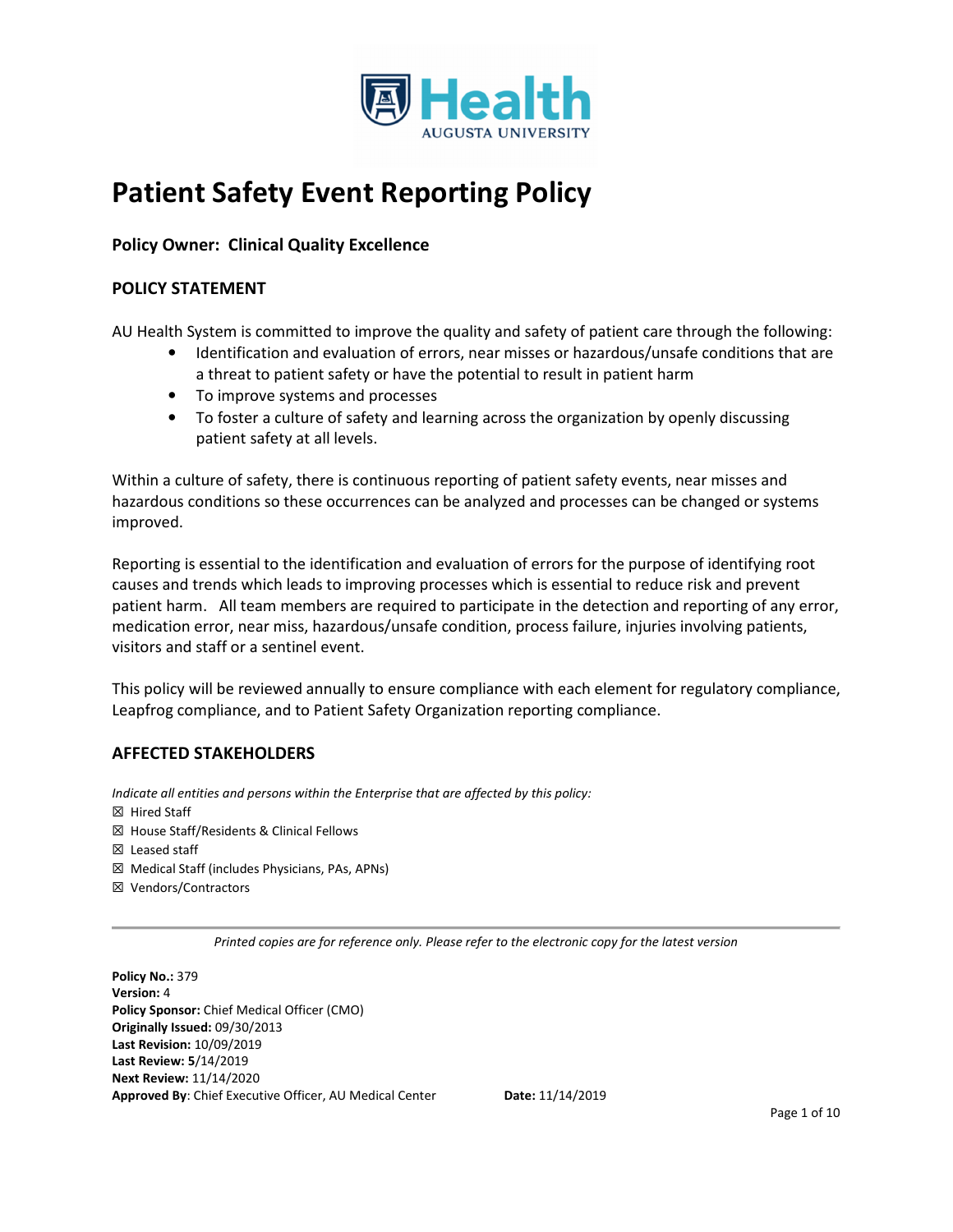☒ Other:Include any other stakeholders not listed above.

## **DEFINITIONS**

**Disclosure** - for purposes of this policy, disclosure is the sharing of a patient's health information to individuals, or their personal representatives, specifically when they request access to, or an accounting of disclosures of, their protected health information; and to Health and Human Services when it is undertaking a compliance investigation or enforcement action.

**Root Cause Analysis and Action** (RCA²) - a process for identifying basic or casual factor(s) underlying variation in performance, including the occurrence or possible occurrence of a sentinel event. The RCA<sup>2</sup> will include assessment of the problem, identification of an opportunity for improvement, planning and implementation of improvement strategies and long term effectiveness evaluation to sustained improvement.

**Patient Safety Organization** (PSO) for the purpose of this policy, the PSO is Vizient PSO, a federally listed PSO. A health care provider can only obtain the confidentiality and privilege protections of the Patient Safety Act by working with a Federally-listed PSO. PSO shall have the same meaning as defined at 42 CFR 3.20.

**Patient Safety Event** – An event, incident, or condition that could have resulted or did result in harm to the patient and can be but is not necessarily the result of a defective system or process design, a system breakdown, equipment failure, or human error. A patient safety event can be any of the following events:

**Adverse Event** – a patient safety event that resulted in harm to a patient.

**No-harm event**- a patient safety event that reaches the patient but does not cause harm. Near miss event (or "Great Catch") – a patient safety event that did not touch the patient.

**Hazardous condition** (or unsafe condition)- a circumstance, other that the patient's own disease process or condition, that increases the probability of an adverse event.

**Sentinel Event** – Sentinel events are defined by The Joint Commission within the standards accreditation manual. A sentinel event is a patient safety event (not primarily related to the natural course of the patient's illness or underlying condition) that reaches a patient and results in any of the following:

- 1) Death
- 2) Permanent harm
- 3) Severe temporary harm A critical, potentially life-threatening harm lasting for a limited time with no permanent residual, but requires transfer to a higher level of care/monitoring for a prolonged period of time, transfer to a higher level of care for a life-threatening condition, or additional major surgery, procedure, or treatment to resolve the condition.

An event is also considered sentinel if it is one of the following:

- 1) Suicide of any patient receiving care, treatment, and services in a staffed around the clock care setting or within 72 hours of discharge, including from the hospital's emergency department (ED).
- 2) Unanticipated death of a full-term infant.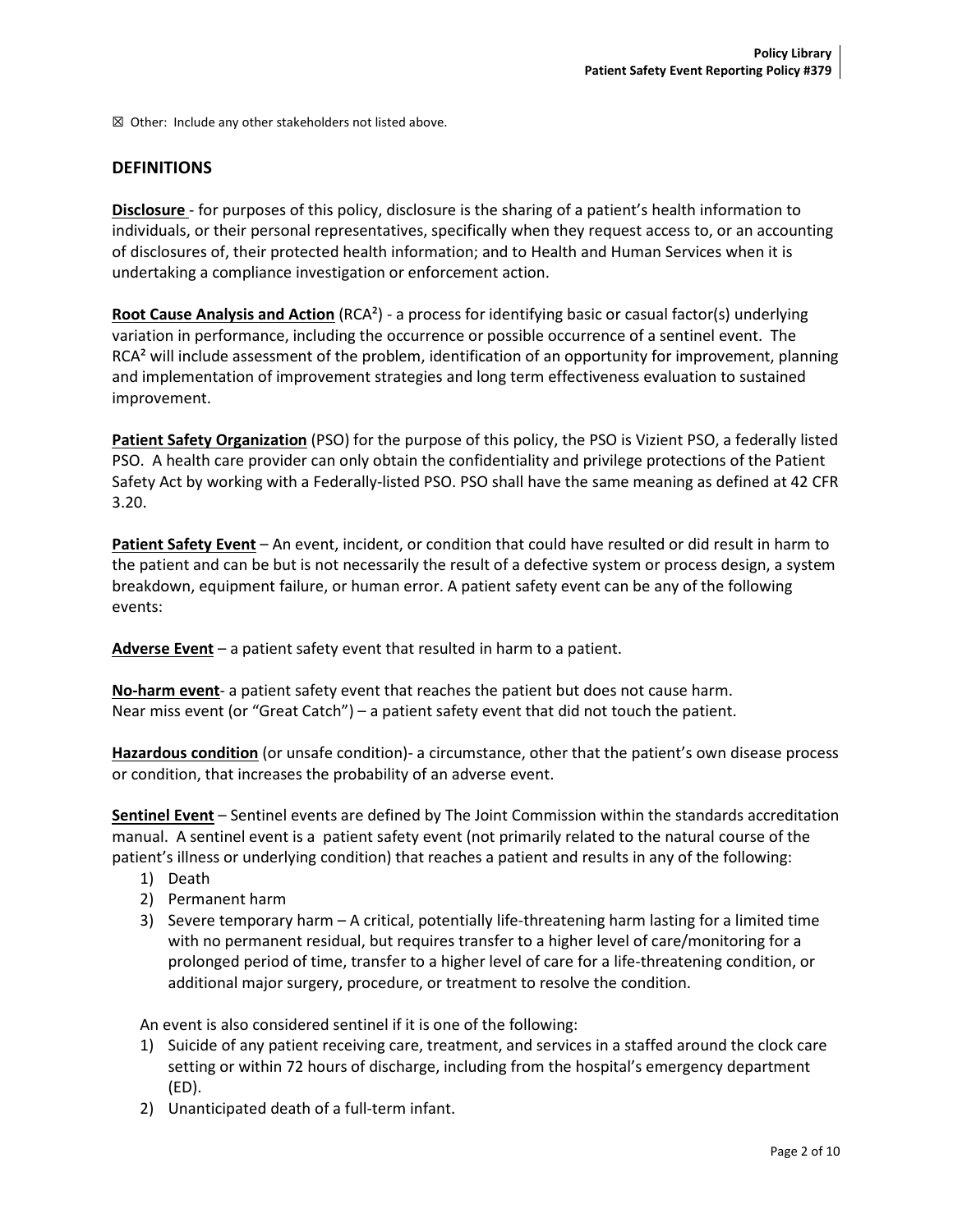- 3) Discharge of an infant to the wrong family.
- 4) Abduction of any patient receiving care, treatment, and services.
- 5) Any elopement (that is, unauthorized departure) of a patient from a staffed around-the-clock care setting (including the ED), leading to death, permanent harm, or severe temporary harm to the patient.
- 6) Hemolytic transfusion reaction involving administration of blood or blood products having major blood group incompatibilities (ABO, Rh, other blood groups).
- 7) Rape or assault (leading to death, permanent harm, or severe temporary harm), or homicide of any patient receiving care, treatment, and services while on site at the hospital:
	- Sexual abuse/assault (including rape) as a sentinel event is defined as nonconsensual sexual contact involving a patient and another patient, staff member, or other perpetrator while being treated or on the premises of the hospital, including oral, vaginal, or anal penetration or fondling of the patient's sex organ(s) by another individual's hand, sex organ, or object. One or more of the following must be present to determine that it is a sentinel event:
		- o Any staff-witnessed sexual contact as described above
		- o Admission by the perpetrator that sexual contact, as described above, occurred on the premises
		- $\circ$  Sufficient clinical evidence obtained by the hospital to support allegations of unconsented sexual contact
- 8) Rape or assault (leading to death, permanent harm, or severe temporary harm), or homicide of a staff member, licensed independent practitioner, visitor, or vendor while on site at the hospital.
- 9) Invasive procedure, including surgery, on the wrong patient, at the wrong site, or that is the wrong (unintended) procedure.
	- Invasive procedures, including surgery, on the wrong patient, or at the wrong site, or that is the wrong procedure are reviewable under the policy, regardless of the type of the procedure or the magnitude of the outcome.
- 10) Unintended retention of a foreign object in a patient after an invasive procedure, including surgery.
	- "After surgery" is defined as any time after the completion of final skin closure, even if the patient is still in the procedural area or in the operating room under anesthesia. This definition is based on the premise that a failure to identify and correct the unintended retention of a foreign object prior to that point in the procedure represents a system failure, which requires analysis and redesign. It also places the patient at additional risk by extending the surgical procedure and time under anesthesia. If a foreign object (for example, a needle tip or screw) is left in the patient because of a clinical determination that the relative risk of the patient of searching for and removing the object exceeds the benefit of removal, this would not be considered a sentinel event to be reviewed. However, in such cases, the organization shall (1) disclose to the patient the unintended retention, and (2) keep a record of the retentions to identify trends and patterns (for example, by type of procedure, by type of retained item, by manufacturer, by practitioner) that may identify opportunities for improvement.
- 11) Severe neonatal hyperbilirubinemia (bilirubin >30 milligrams/deciliter).
- 12) Prolonged fluoroscopy with cumulative dose >1,500 rads to a single field or any delivery of radiotherapy to the wrong body regions or >25% above the planned radiotherapy dose.
- 13) Fire, flame, or unanticipated smoke, heat, or flashes occurring during an episode of patient care.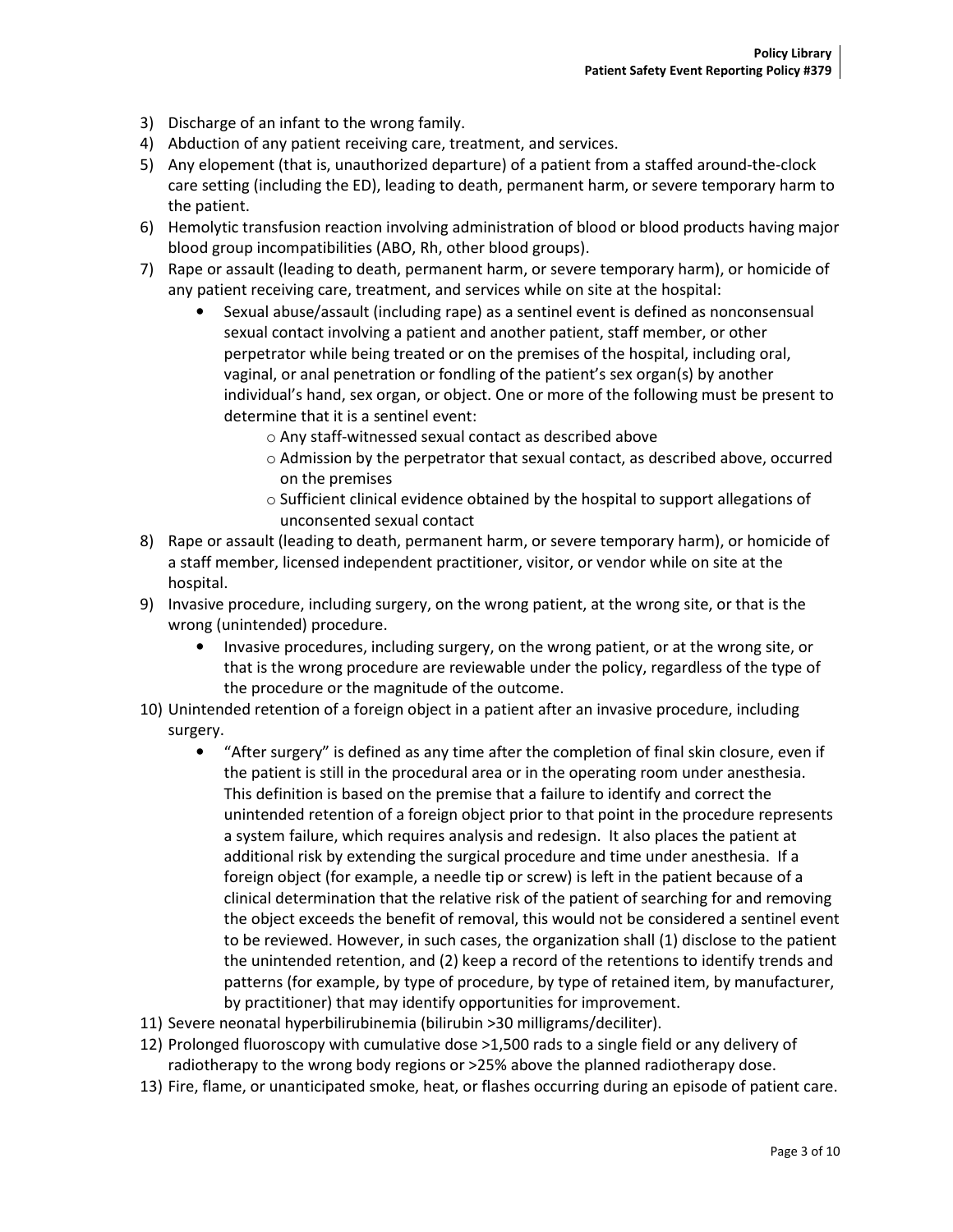- Fire is defined as a rapid oxidation process, which is a chemical reaction resulting in the evolution of light and heat in varying intensities. A combustion process that results in smoldering condition (no flames) is still classified as fire. Source: National Fire Protection Association. NFPA 901: Standard Classifications for Incident Reporting and Fire Protection Data. Quincy, MA: NFPA, 2011.
- 14) Any intrapartum (related to the birth process) maternal death
- 15) Severe maternal morbidity (not primarily relates to the natural course of the patient's illness or underlying condition) when it reaches a patient and results in permanent harm or severe temporary harm. Severe maternal morbidity is defined, by the American College of Obstetrics and Gynecology, the US Centers for Disease Control and Prevention, and the Society of Maternal and Fetal Medicine, as a patient safety event that occurs intrapartum through the immediate postpartum period (24 hrs.), that requires the transfusion of 4 or more units of packed red blood cells and/or admission to the intensive care unit (ICU). Admission to the ICU is defined as admission to a unit that provides 24-hour medical supervision and is able to provide mechanical ventilation or continuous vasoactive drug support.

**Serious Reportable Events** - a patient safety event as defined by the National Quality Forum (NQF) that should never occur in a hospital. The NQF-Endorsed Serious Reportable Events are an ongoing effort to enable healthcare quality and safety improvement through introduction of tools for assessing, measuring, and reporting performance.

#### **1. SURGICAL OR INVASIVE PROCEDURE EVENTS**

- 1A. Surgery or other invasive procedure performed on the wrong site
- 1B. Surgery or other invasive procedure performed on the wrong patient
- 1C. Wrong surgical or other invasive procedure performed on a patient
- 1D. **Unintended** retention of a foreign object in a patient after surgery or other invasive procedure
- 1E. Intraoperative or immediately postoperative/postprocedure death in an ASA Class 1 patient

#### **2. PRODUCT OR DEVICE EVENTS**

- 2A. Patient death or serious injury associated with the use of contaminated drugs, devices, or biologics provided by the healthcare setting
- 2B. Patient death or serious injury associated with the use or function of a device in patient care, in which the device is used or functions other than as intended
- 2C. Patient death or serious injury associated with intravascular air embolism that occurs while being cared for in a healthcare setting

#### **3. PATIENT PROTECTION EVENTS**

- 3A. Discharge or release of a patient/resident of any age, who is unable to make decisions, to other than an authorized person
- 3B. Patient death or serious injury associated with patient elopement (disappearance)
- 3C. Patient suicide, attempted suicide, or self-harm that results in serious injury, while being cared for in a healthcare setting

#### **4. CARE MANAGEMENT EVENTS**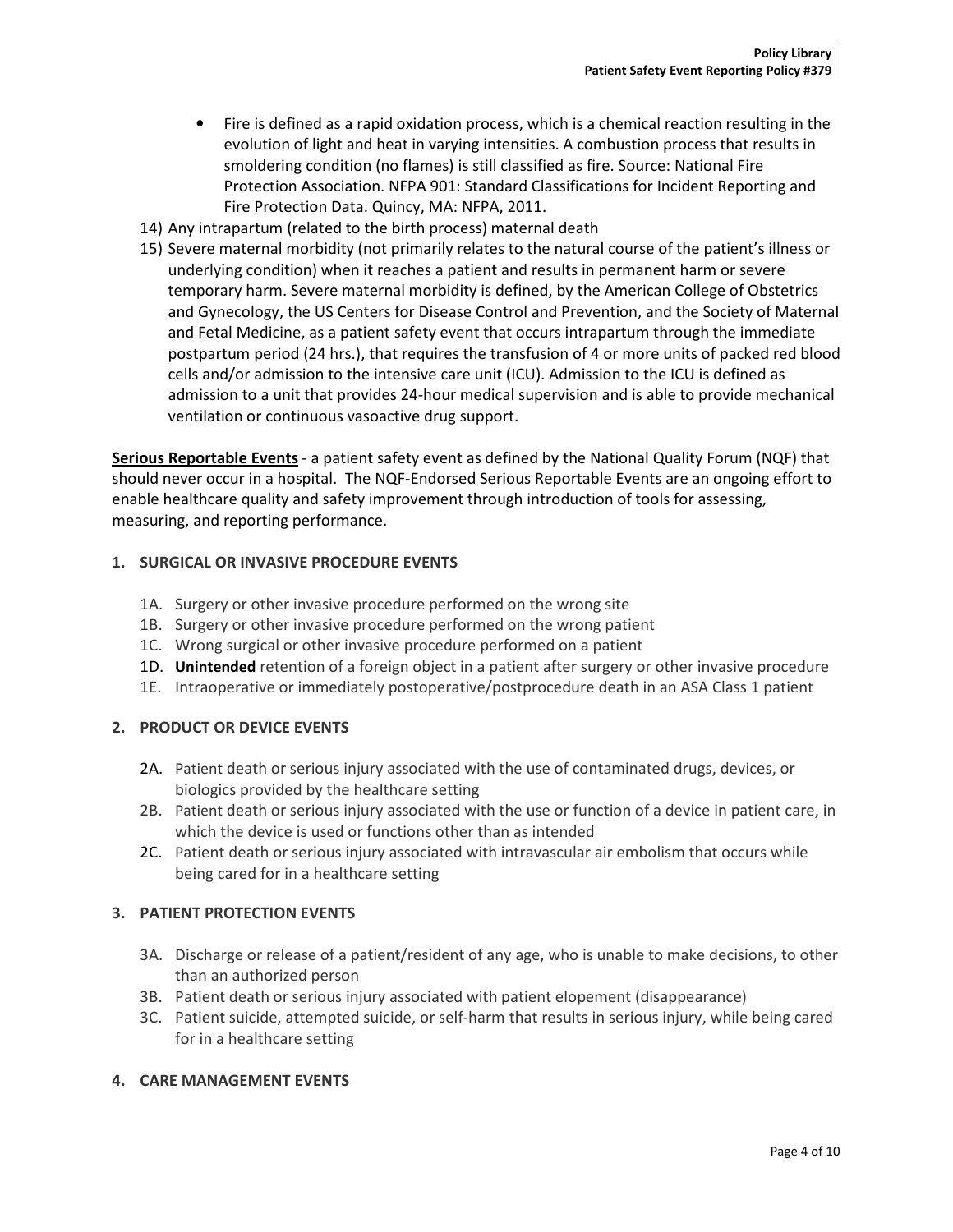- 4A. Patient death or serious injury associated with a medication error (e.g., errors involving the wrong drug, wrong dose, wrong patient, wrong time, wrong rate, wrong preparation, or wrong route of administration)
- 4B. Patient death or serious injury associated with unsafe administration of blood products (updated)
- 4C. Maternal death or serious injury associated with labor or delivery in a low-risk pregnancy while being cared for in a healthcare setting (updated)
- 4D. Death or serious injury of a neonate associated with labor or delivery in a low-risk pregnancy (new)
- 4E. Patient death or serious injury associated with a fall while being cared for in a healthcare setting (updated)
- 4F. Any Stage 3, Stage 4, and unstageable pressure ulcers acquired after admission/ /presentation to a healthcare setting
- 4G. Artificial insemination with the wrong donor sperm or wrong egg (updated)
- 4H. Patient death or serious injury resulting from the irretrievable loss of an irreplaceable biological specimen
- 4I. Patient death or serious injury resulting from failure to follow up or communicate laboratory, pathology, or radiology test results

# **5. ENVIRONMENTAL EVENTS**

- 5A. Patient or staff death or serious injury associated with an electric shock in the course of a patient care process in a healthcare setting
- 5B. Any incident in which systems designated for oxygen or other gas to be delivered to a patient contains no gas, the wrong gas, or are contaminated by toxic substances
- 5C. Patient or staff death or serious injury associated with a burn incurred from any source in the course of a patient care process in a healthcare setting
- 5D. Patient death or serious injury associated with the use of physical restraints or bedrails while being cared for in a healthcare setting

## **6. RADIOLOGIC EVENTS**

6A. Death or serious injury of a patient or staff associated with the introduction of a metallic object into the MRI area

## **7. POTENTIAL CRIMINAL EVENTS**

- 7A. Any instance of care ordered by or provided by someone impersonating a physician, nurse, pharmacist, or other licensed healthcare provider
- 7B. Abduction of a patient/resident of any age
- 7C. Sexual abuse/assault on a patient or staff member within or on the grounds of a healthcare setting
- 7D. Death or serious injury of a patient or staff member resulting from a physical assault (i.e., battery) that occurs within or on the grounds of a healthcare setting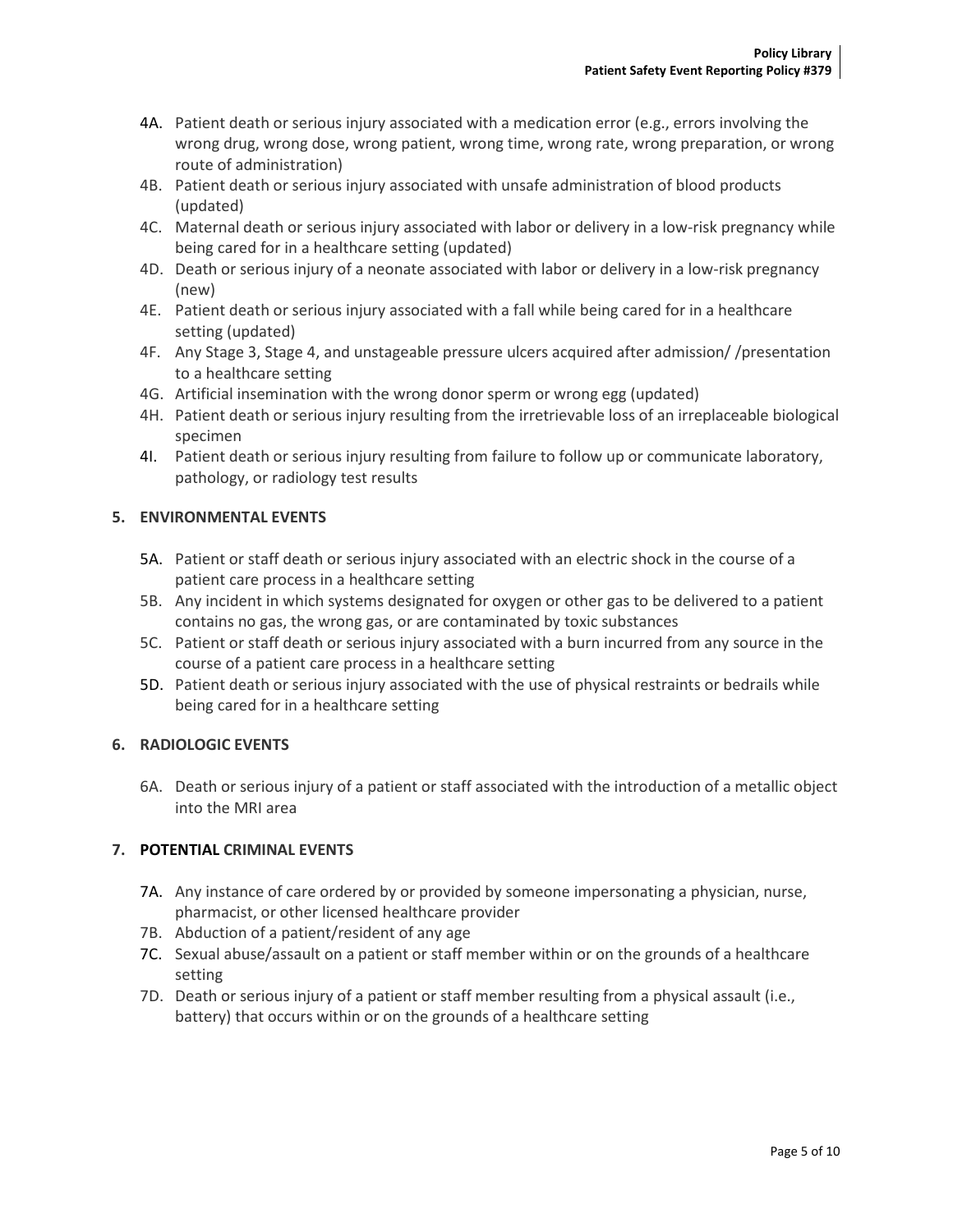#### 8. **STATE REPORTABLE EVENTS**

Required event reports to the Georgia Department of Community Health (DCH) are as follows: 1) any unanticipated death not related to the natural course of patient's illness or underlying condition

2) any rape which occurs in a hospital

3) any surgery on the wrong patient or the wrong body part of the patient

#### **PROCEDURE**

#### **A. Immediate Response**

- 1. Ensure patient safety- after the event has occurred or hazardous condition has been identified, first and foremost staff should ensure the safety of the patient and notify physician as appropriate.
- 2. Secure involved equipment or evidence- if any device or equipment was involved in the event, remove it from service, tag it and report it to Bio Medical through proper channel and process.
	- a. The equipment serial number is to be included in the report.
	- b. Biomedical Engineering is responsible for impounding the equipment and can be contacted at extension 1-228; after hours through the Paging Operator "1-3893" or the Administrator on call (3-5503). It is important that no access be allowed to the equipment by anyone except Biomedical Department or Risk Management Department employees. The equipment will be secured in the Biomedical Engineering Department or by Risk Management until it is ascertained to be functioning properly.
	- c. The Safe Medical Devices Act of 1990 requires a report to be filed within ten (10) working days to the FDA of patient injury or death, or the potential thereof, due to variances involving medical equipment and products. See Safe Medical Devices Policy for further information
- 3. Reporting- when a patient safety event has been identified, the event should be immediately reported. The preferred method of reporting is through the safety online system. At a minimum the event should be reported to the manager or immediate supervisor.
	- a. Department Manager/Director- if, upon receiving a report via the safety online system or another channel of communication regarding a patient safety event the department director/manager determines the event to be a potential or actual serious reportable event, a sentinel event, or a serious harm event will immediately notify the administrator on call, Patient Safety Officer, and/or Risk Management.
		- i. Risk Management Monday-Friday 8am- 5pm 706-721-RISK (7475), after business hour(s) through the Paging Operator – pager number "7475".
		- ii. Administrator on call through the Paging Operator pager number "5503"
	- b. Frontline staff should immediately escalate serious patient safety events to their immediate supervisor who follows chain of command in communicating and notification to appropriate leaders.
- 4. Under no circumstances with the reporting of any such event serve as a basis for retaliatory actions to be taken against any patient, staff, or other persons making the report.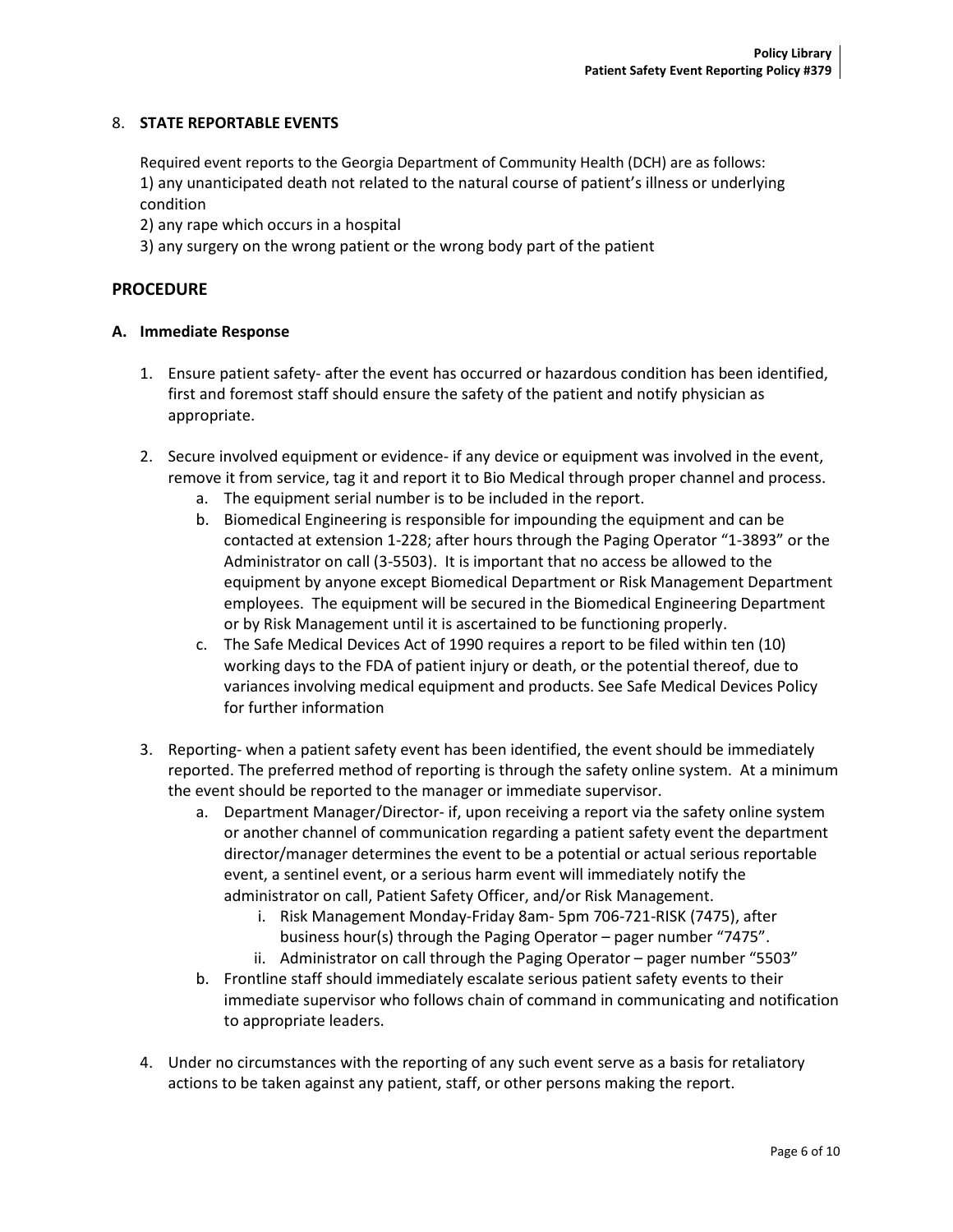- a. Reporting patient safety events is mandatory and persons falling to report such events may be subject to disciplinary action.
- 5. Immediate supervisor, or administrator on call is directed to provide relief and support of caregivers if warranted and as needed. This protocol will be made known to all caregivers and affiliated clinicians. Support services may include debriefing, pastoral care, social services, and/or referral to the Employee Assistance Program, as appropriate.
- 6. Upon notification and communication to leadership of a Serious Reportable Event, a Sentinel Event or a serious patient safety event the "Event Management Team" will convene.
	- a. See Appendix for checklist.
- 7. Frontline staff will participate in any follow up investigation as necessary including:
	- a. Follow up discussion with Managers or other persons assigned to conduct an investigation.
	- b. Participation in the RCA<sup>2</sup> if requested and hold all conversations regarding the event as confidential.

## **B. Communication with Patients and Families**

- 1. Commence communication immediately, as soon as possible and within 24 hours of discovery.
	- **a.** The attending physician should be informed and included in all decisions/communications.
	- **b.** Risk Management should be informed and included in all decisions/communications.
- 2. Assessment and Preparation
	- **a.** Determine primary communicator and support team within the organization.
	- **b.** Determine the facts that will be communicated based upon information available at the time of communication
	- **c.** Determine the logistics (location, audience)
- 3. Communication
	- **a.** Disclosure- tell the patient/family what happened.
	- **b.** We will apologize to the patient/family affected by the event.
	- **c.** Assure ongoing care
	- **d.** Commit to continued communication and support, identifying a contact person for the patient/family and establish a communication timeline as needed.

## **C. Investigation and Reporting**

- 1. If, after immediate response/ initial analysis, it is determined that a State Reportable Event, Serious Reportable Event or a Sentinel Event has occurred, the organization will: (see Appendix A for list)
	- a. Report the event to DCH within 24 hours of becoming aware of the state reportable event.
	- b. Waive all costs directly related to a serious reportable event (see Appendix A for list).
		- i. The investigation and analysis should determine that an event meets the following criteria: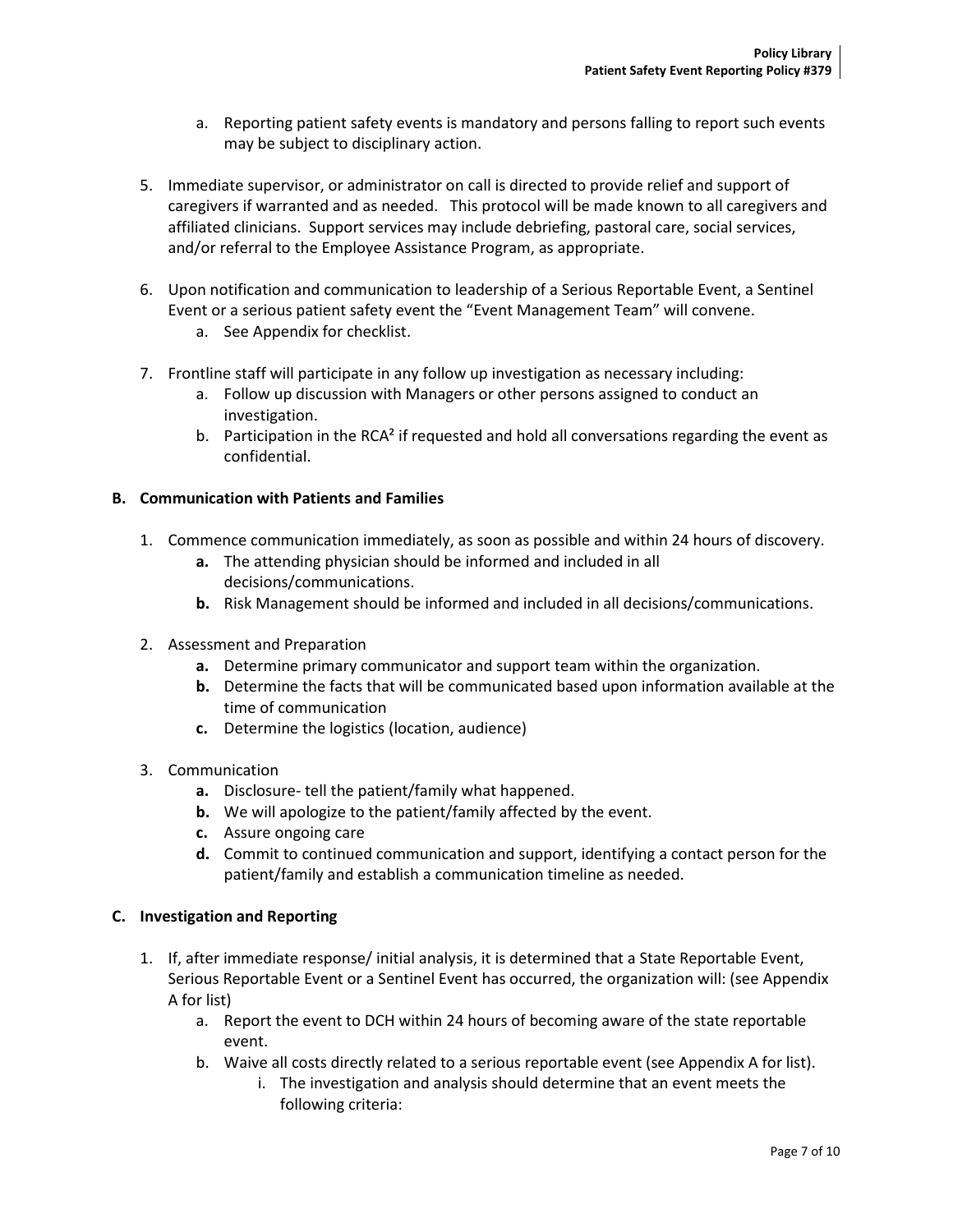- 1) The event is preventable
- 2) Within control of the hospital
- 3) The result of an error
- 4) Results in harm
- ii. The Risk Manager/Legal will notify Billing when this practice needs to be applied.
- c. We will educate and inform our patients and/or families on our policy and procedure for Patient Safety Events, and provide a copy to patient's and payers upon request.
- d. We will involve the patient and/or families who are willing and able to participate in the investigation process, and/ or the RCA².
- e. We will inform the patient and/or his/her family of the actions(s) that our organization will take to prevent future occurrences of similar events on the finding from the root cause analysis to the extent that we are not prohibited doing so by law or policy.
- 2. Investigation and Reporting of **No-Harm Patient Safety Events** 
	- a. Patient safety events classified as a No-Harm event reported in the safety online system will require a Director/Manager to complete an initial investigation and document findings in the event follow up in the safety online system.
	- b. A Patient Safety Specialist will review all such events for completeness and closure.
	- c. Pertinent lessons learned from such events will be shared during Daily Safety Huddles, during monthly Events Patient Safety Team meetings, and through appropriate committee structures i.e. Quality Safety Oversight Committee, Quality Safety Councils.
- 3. Investigation and Reporting of **Adverse Patient Safety Events**
	- a. Consideration of the extent of harm, severity, and likelihood of recurrence will determine the extent and degree of investigation following an adverse event.
	- b. For Sentinel Events, Serious Reportable Events, and State Reportable Events an investigation and analysis must be conducted.
		- i. The investigation and analysis shall commence within 24 hours of identification of the event and an action plan must be completed within 45 days with established due dates.
		- ii. All state reportable events must include a formal RCA².
	- c. Commence in-depth investigation immediately- under direction of Event Management Team utilizing Adverse Events Checklist. See appendix.
	- d. Assure event is reported thoroughly in the safety online system.
	- e. When there is uncertainty as to whether the event meets the above definition of a sentinel event or a state reportable event, it will be presumed to be such and should be treated as such until the investigation proves otherwise.
- 4. Conduct RCA<sup>2</sup>/ Comprehensive Systematic Analysis
	- a. RCA² must be conducted on all state reportable events.
	- b. Conduct RCA<sup>2</sup> in accordance with AU Position Statement in the AUHS Patient Safety Plan
	- c. The adverse event RCA² will be conducted within the safety online system within 72 hours of the reporting of the event or as soon as the investigation is complete.
	- d. Frontline staff involved in or having knowledge of the event are required to participate in the RCA²; the RCA² Facilitator, Patient Safety Specialist, and Department Director/Manager will collaborate on choosing appropriate staff and level of participation. Frontline staff are key in affecting patient safety improvement activities.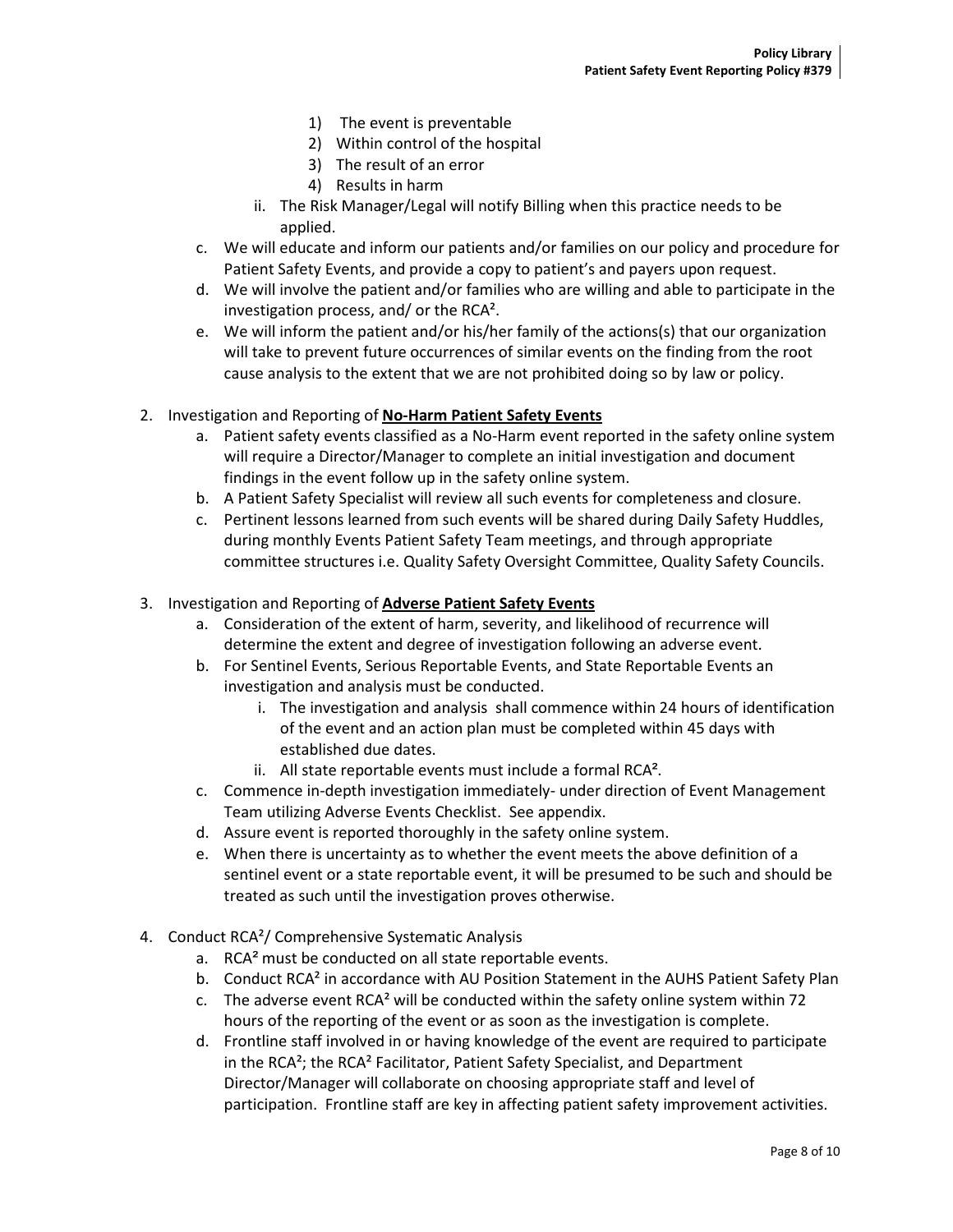- e. The RCA² will include completion of a systematic analysis for identifying factors that contributed to or caused the event to occur, corrective actions to be taken and a timeline for completion of corrective actions.
- f. Departmental leaders are required to participate in adverse events occurring in their departments. Leaders are expected to arrange schedules so frontline staff, residents, and attending physicians can attend the RCA².
- g. Interviews and or group meetings with the staff and physician(s) involved in the event are conducted to determine chronological order of the event findings and each participant's role perspective in the event.
- h. All investigations measures, interviews, and meetings are documented and maintained as patient safety work product in the safety online system.
- i. Necessary staff will be educated immediately on the actions to be implemented, to mitigate the risk of patient harm. For staff currently not on duty, the education will occur prior to staff members performing direct patient care.
- j. It is the responsibility of the Clinical Quality Excellence Department to assure notification to risk management/legal department regarding the event and pending investigation. Any risk management work product developed outside the safety online system is not considered patient safety work product.
- k. When applicable, the Chief Quality Officer/Patient Safety Officer will notify the Chief Medical Officer and or Clinical Service Chief of events involving physician quality of care concerns.
- l. The Chief Quality Officer/Patient Safety Officer report all serious events, investigational analysis, and corrective action plans to the Quality Committee of the Board and the organization's governing body.
- m. The Clinical Quality Excellence Director or designee reports serious event and RCA findings to the Quality Safety Oversight Committee for educational and improvement and to the Patient Safety Events Team for appropriate communication for learning purposes.

# **D. Downtime Patient Safety Event Reporting**

Downtime forms for reporting variances are available on the AU Health System intranet website on the Clinical Quality Excellence Department webpage or Forms on Demand. Print and complete these forms to record variances as they occur when the computer system is unavailable. Once the downtime is over, use the paper reference as a guide to enter the event into the Safety Online System. Once entered, the paper downtime form should be shredded.

# **E. Safety Online System Report Completion**

All reports will be closed by a Patient Safety Specialist once all required parties have accurately completed their review.